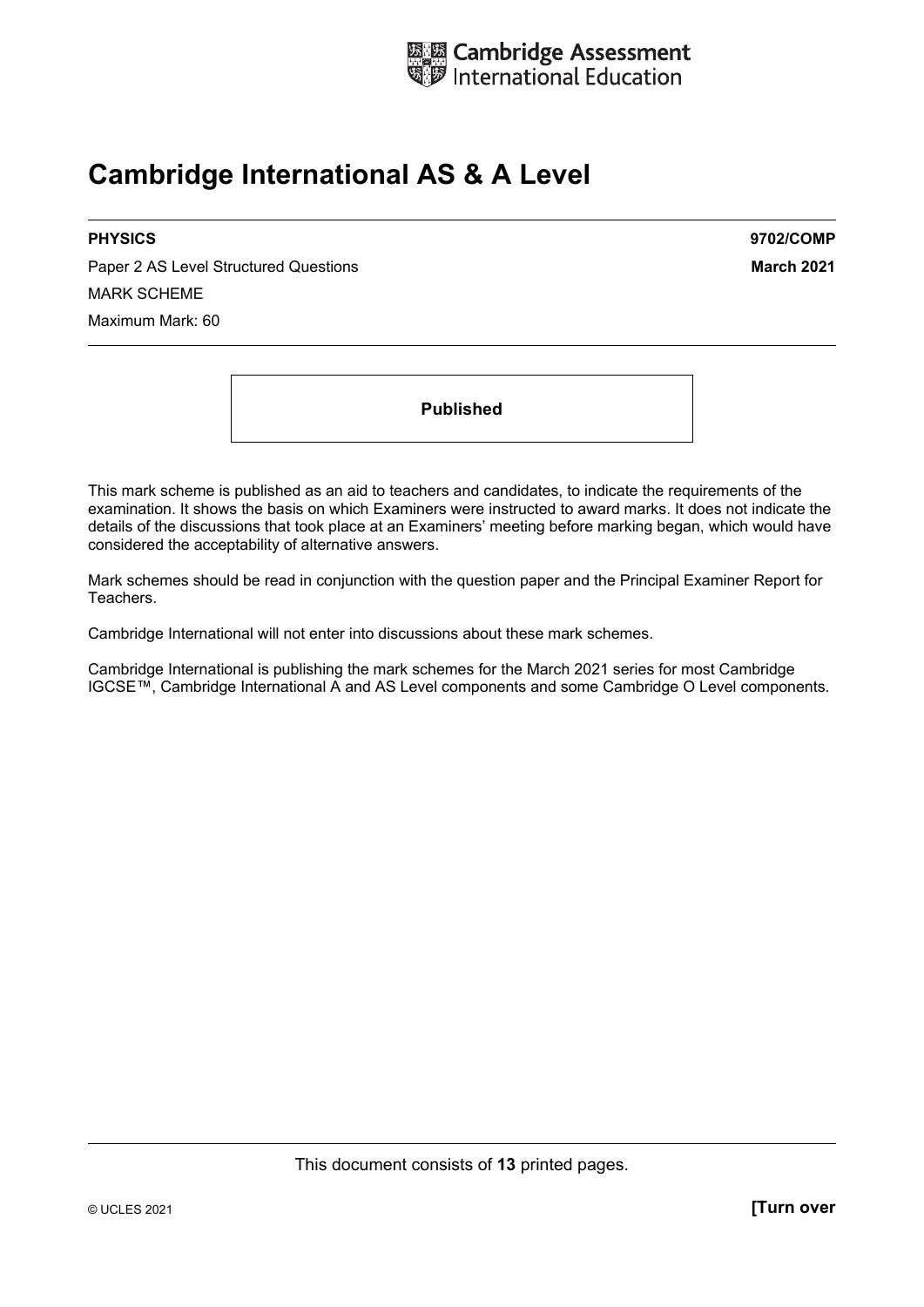#### **Generic Marking Principles**

These general marking principles must be applied by all examiners when marking candidate answers. They should be applied alongside the specific content of the mark scheme or generic level descriptors for a question. Each question paper and mark scheme will also comply with these marking principles.

GENERIC MARKING PRINCIPLE 1:

Marks must be awarded in line with:

- the specific content of the mark scheme or the generic level descriptors for the question
- the specific skills defined in the mark scheme or in the generic level descriptors for the question
- the standard of response required by a candidate as exemplified by the standardisation scripts.

GENERIC MARKING PRINCIPLE 2:

Marks awarded are always **whole marks** (not half marks, or other fractions).

GENERIC MARKING PRINCIPLE 3:

Marks must be awarded **positively**:

- marks are awarded for correct/valid answers, as defined in the mark scheme. However, credit is given for valid answers which go beyond the scope of the syllabus and mark scheme, referring to your Team Leader as appropriate
- marks are awarded when candidates clearly demonstrate what they know and can do
- marks are not deducted for errors
- marks are not deducted for omissions
- answers should only be judged on the quality of spelling, punctuation and grammar when these features are specifically assessed by the question as indicated by the mark scheme. The meaning, however, should be unambiguous.

GENERIC MARKING PRINCIPLE  $4<sup>T</sup>$ 

Rules must be applied consistently, e.g. in situations where candidates have not followed instructions or in the application of generic level descriptors.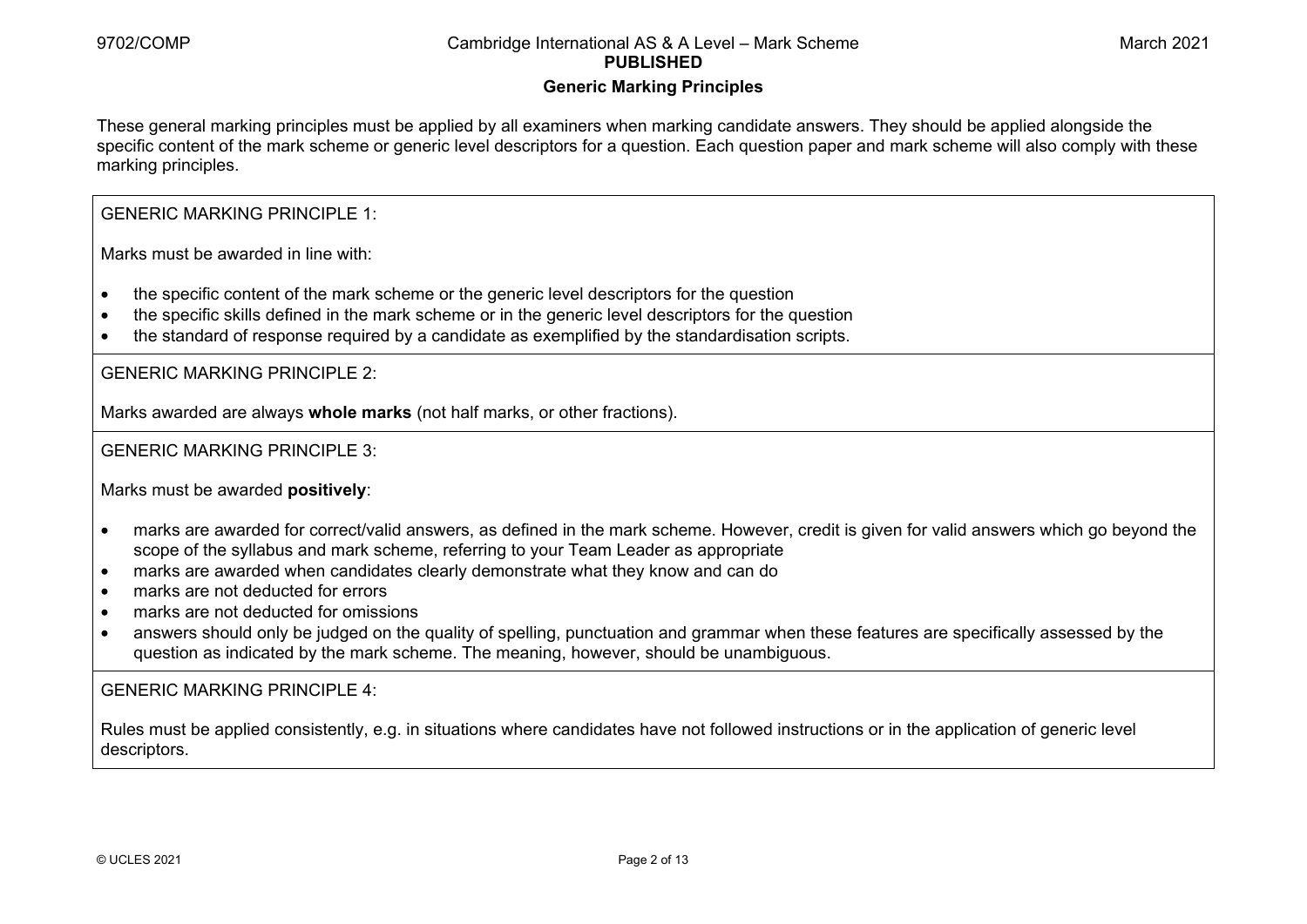#### GENERIC MARKING PRINCIPLE 5:

Marks should be awarded using the full range of marks defined in the mark scheme for the question (however; the use of the full mark range may be limited according to the quality of the candidate responses seen).

#### GENERIC MARKING PRINCIPLE 6:

Marks awarded are based solely on the requirements as defined in the mark scheme. Marks should not be awarded with grade thresholds or grade descriptors in mind.

#### **Science-Specific Marking Principles**

- 1 Examiners should consider the context and scientific use of any keywords when awarding marks. Although keywords may be present, marks should not be awarded if the keywords are used incorrectly.
- 2 The examiner should not choose between contradictory statements given in the same question part, and credit should not be awarded for any correct statement that is contradicted within the same question part. Wrong science that is irrelevant to the question should be ignored.
- 3 Although spellings do not have to be correct, spellings of syllabus terms must allow for clear and unambiguous separation from other syllabus terms with which they may be confused (e.g. ethane / ethene, glucagon / glycogen, refraction / reflection).
- 4 The error carried forward (ecf) principle should be applied, where appropriate. If an incorrect answer is subsequently used in a scientifically correct way, the candidate should be awarded these subsequent marking points. Further guidance will be included in the mark scheme where necessary and any exceptions to this general principle will be noted.

#### 5 'List rule' guidance

For questions that require *<sup>n</sup>* responses (e.g. State **two** reasons …):

- The response should be read as continuous prose, even when numbered answer spaces are provided.
- Any response marked *ignore* in the mark scheme should not count towards *n*.
- Incorrect responses should not be awarded credit but will still count towards *n*.
- Read the entire response to check for any responses that contradict those that would otherwise be credited. Credit should **not** be awarded for any responses that are contradicted within the rest of the response. Where two responses contradict one another, this should be treated as a single incorrect response.
- Non-contradictory responses after the first *n* responses may be ignored even if they include incorrect science.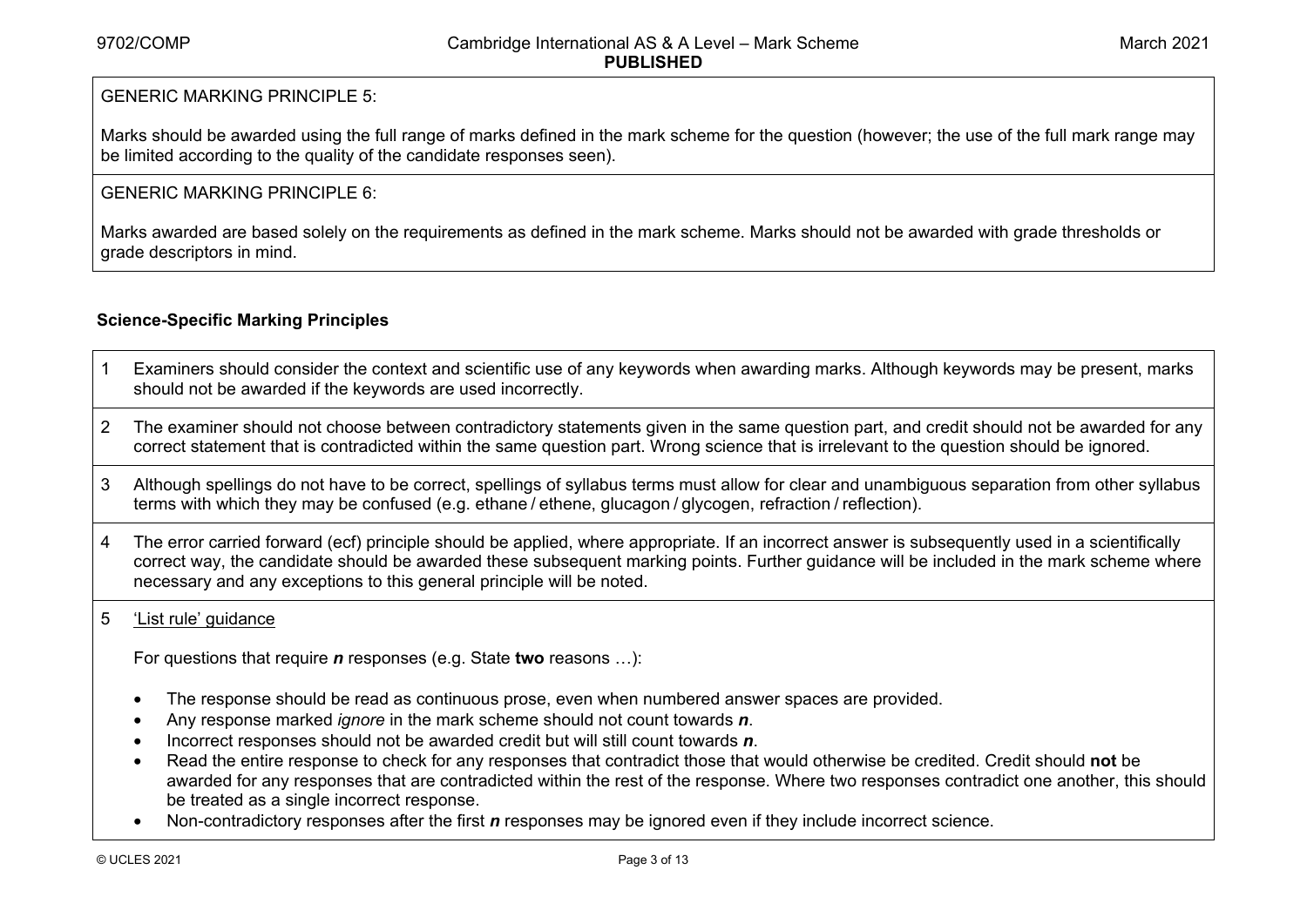#### 6 Calculation specific guidance

Correct answers to calculations should be given full credit even if there is no working or incorrect working, **unless** the question states 'show your working'.

For questions in which the number of significant figures required is not stated, credit should be awarded for correct answers when rounded by the examiner to the number of significant figures given in the mark scheme. This may not apply to measured values.

For answers given in standard form (e.g. *a* × 10<sup>*n*</sup>) in which the convention of restricting the value of the coefficient (*a*) to a value between 1 and 10 is not followed, credit may still be awarded if the answer can be converted to the answer given in the mark scheme.

Unless a separate mark is given for a unit, a missing or incorrect unit will normally mean that the final calculation mark is not awarded. Exceptions to this general principle will be noted in the mark scheme.

7 Guidance for chemical equations

Multiples / fractions of coefficients used in chemical equations are acceptable unless stated otherwise in the mark scheme.

State symbols given in an equation should be ignored unless asked for in the question or stated otherwise in the mark scheme.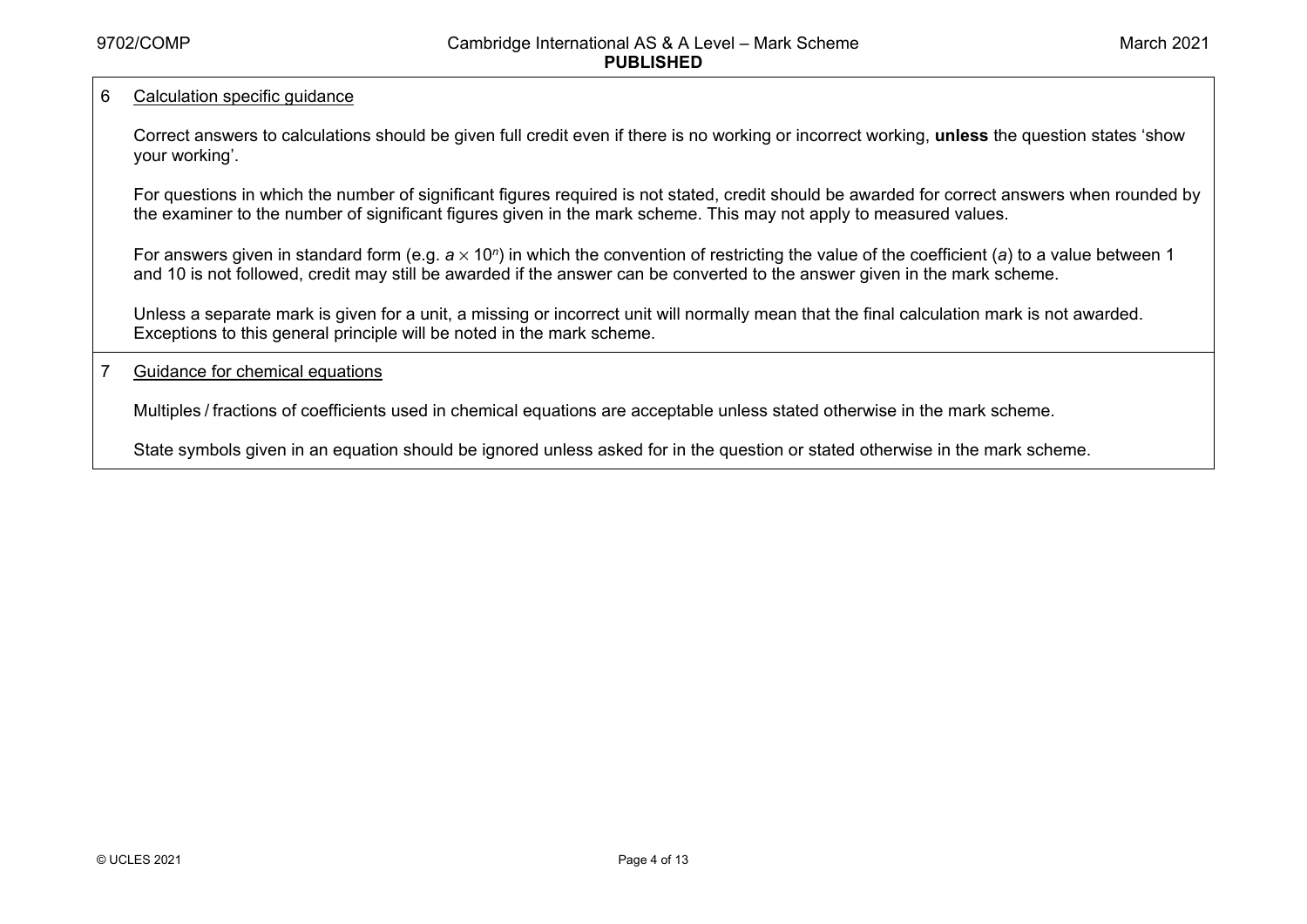| State three reasons [3] |                | Examples of how to apply the list rule |                             |                  |               |                |                        |                              |                  |
|-------------------------|----------------|----------------------------------------|-----------------------------|------------------|---------------|----------------|------------------------|------------------------------|------------------|
| A                       |                | Correct                                | $\checkmark$                |                  | F             | 1              | Correct                | $\checkmark$                 |                  |
|                         | $\overline{2}$ | Correct                                | $\checkmark$                | $\mathbf 2$      | (4 responses) | $2^{\circ}$    | Correct                | ✓                            | $\boldsymbol{2}$ |
|                         | 3              | Wrong                                  | $\pmb{\times}$              |                  |               | 3              | Correct<br>CON(of 3.)  | $\mathbf x$<br>(discount 3)  |                  |
| В                       |                | Correct, Correct                       | $\checkmark$ , $\checkmark$ |                  |               |                |                        |                              |                  |
| (4 responses)           | 2              | Correct                                | $\checkmark$                | 3                | G             |                | Correct                | $\checkmark$                 |                  |
|                         | 3              | Wrong                                  | ignore                      |                  | (5 responses) | $\overline{2}$ | Correct                | $\checkmark$                 |                  |
|                         |                |                                        |                             |                  |               | 3              | Correct<br>Correct     | $\checkmark$<br>ignore       | 3                |
| $\mathbf c$             |                | Correct                                | $\checkmark$                |                  |               |                | CON (of 4.)            | ignore                       |                  |
| (4 responses)           | $\overline{2}$ | Correct, Wrong                         | $\checkmark$ , x            | $\boldsymbol{2}$ |               |                |                        |                              |                  |
|                         | 3              | Correct                                | ignore                      |                  | H             | 1              | Correct                | $\checkmark$                 |                  |
|                         |                |                                        |                             |                  | (4 responses) | $2^{\circ}$    | Correct                | $\boldsymbol{\mathsf{x}}$    | $\overline{2}$   |
| D                       |                | Correct                                | $\checkmark$                |                  |               | 3              | CON (of 2.)<br>Correct | (discount 2)<br>$\checkmark$ |                  |
| (4 responses)           | 2              | Correct, CON<br>$($ of 2. $)$          | $x$ , (discount 2)          | $\overline{2}$   |               |                |                        |                              |                  |
|                         | 3              | Correct                                | $\checkmark$                |                  |               | 1              | Correct                | $\checkmark$                 |                  |
|                         |                |                                        |                             |                  | (4 responses) | $\overline{2}$ | Correct                | $\pmb{\times}$               | $\overline{2}$   |
| Е                       | $\mathbf 1$    | Correct                                | $\checkmark$                |                  |               | 3              | Correct<br>CON (of 2.) | ✓<br>(discount 2)            |                  |
| (4 responses)           | $\overline{2}$ | Correct                                | $\checkmark$                | 3                |               |                |                        |                              |                  |
|                         | 3              | Correct, Wrong                         | $\checkmark$                |                  |               |                |                        |                              |                  |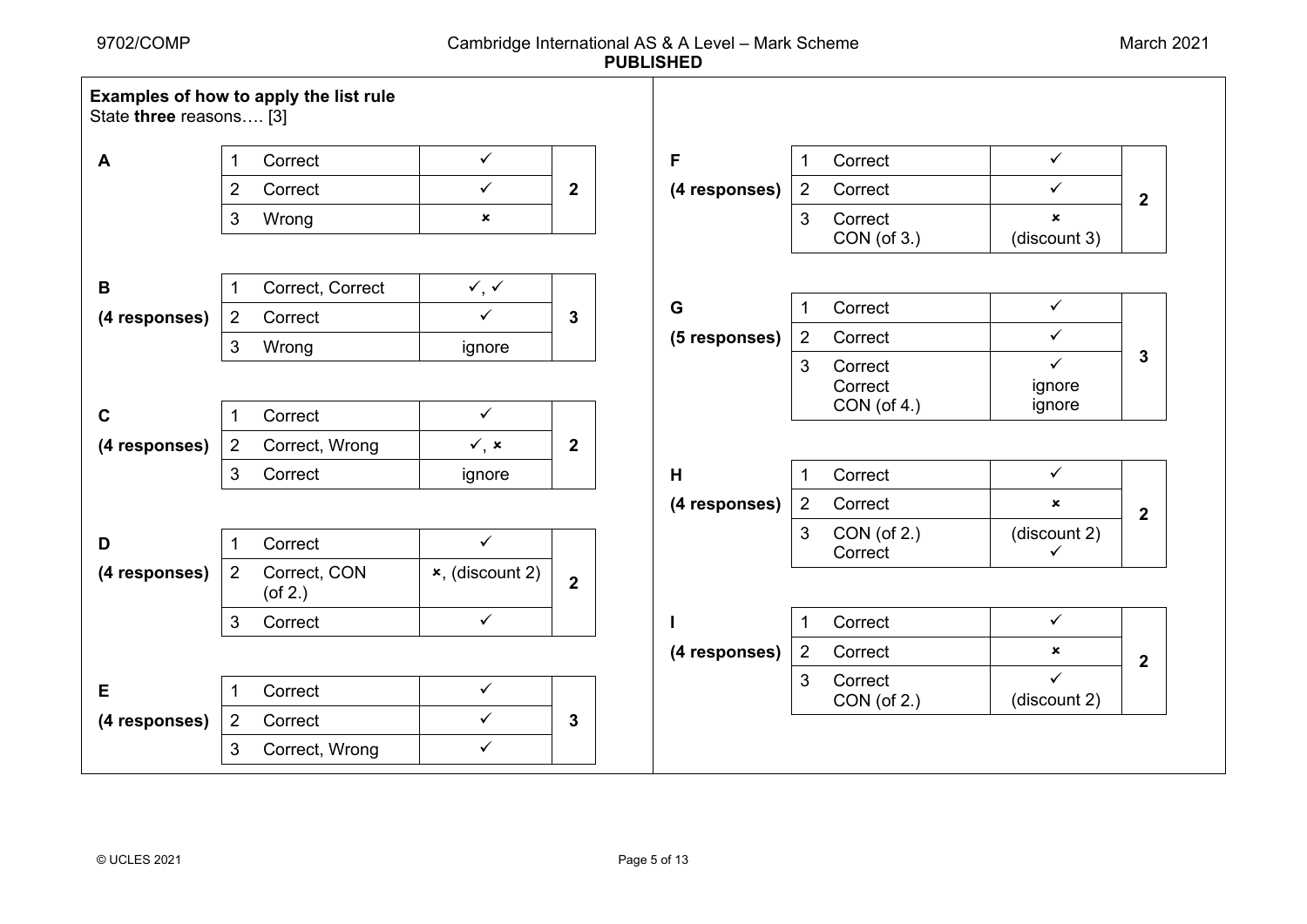#### **Abbreviations**

|                  | Alternative and acceptable answers for the same marking point.                                                                                                                                                                                                  |
|------------------|-----------------------------------------------------------------------------------------------------------------------------------------------------------------------------------------------------------------------------------------------------------------|
| $\left( \right)$ | Bracketed content indicates words which do not need to be explicitly seen to gain credit but which indicate the context for an answer.<br>The context does not need to be seen but if a context is given that is incorrect then the mark should not be awarded. |
|                  | Underlined content must be present in answer to award the mark. This means either the exact word or another word that has the<br>same technical meaning.                                                                                                        |

### **Mark categories**

| <b>B</b> marks | These are independent marks, which do not depend on other marks. For a B mark to be awarded, the point to which it refers must<br>be seen specifically in the candidate's answer.                                                                                                                                                                                                                                                                                                                                                                                                                                                                                      |
|----------------|------------------------------------------------------------------------------------------------------------------------------------------------------------------------------------------------------------------------------------------------------------------------------------------------------------------------------------------------------------------------------------------------------------------------------------------------------------------------------------------------------------------------------------------------------------------------------------------------------------------------------------------------------------------------|
| <b>M</b> marks | These are method marks upon which A marks later depend. For an M mark to be awarded, the point to which it refers must be seen<br>specifically in the candidate's answer. If a candidate is not awarded an M mark, then the later A mark cannot be awarded either.                                                                                                                                                                                                                                                                                                                                                                                                     |
| <b>C</b> marks | These are compensatory marks which can be awarded even if the points to which they refer are not written down by the candidate,<br>providing subsequent working gives evidence that they must have known them. For example, if an equation carries a C mark and<br>the candidate does not write down the actual equation but does correct working which shows the candidate knew the equation, then<br>the <b>C</b> mark is awarded.<br>If a correct answer is given to a numerical question, all of the preceding C marks are awarded automatically. It is only necessary to<br>consider each of the <b>C</b> marks in turn when the numerical answer is not correct. |
| <b>A</b> marks | These are answer marks. They may depend on an M mark or allow a C mark to be awarded by implication.                                                                                                                                                                                                                                                                                                                                                                                                                                                                                                                                                                   |

#### **Annotations**

|            | Indicates the point at which a mark has been awarded.                                                                                                                                                                                                                                        |
|------------|----------------------------------------------------------------------------------------------------------------------------------------------------------------------------------------------------------------------------------------------------------------------------------------------|
| X          | Indicates an incorrect answer or a point at which a decision is made not to award a mark.                                                                                                                                                                                                    |
| <b>XP</b>  | Indicates a physically incorrect equation ('incorrect physics'). No credit is given for substitution, or subsequent arithmetic, in a<br>physically incorrect equation.                                                                                                                       |
| <b>ECF</b> | Indicates 'error carried forward'. Answers to later numerical questions can always be awarded up to full credit provided they are<br>consistent with earlier incorrect answers. Within a section of a numerical question, ECF can be given after AE, TE and POT errors,<br>but not after XP. |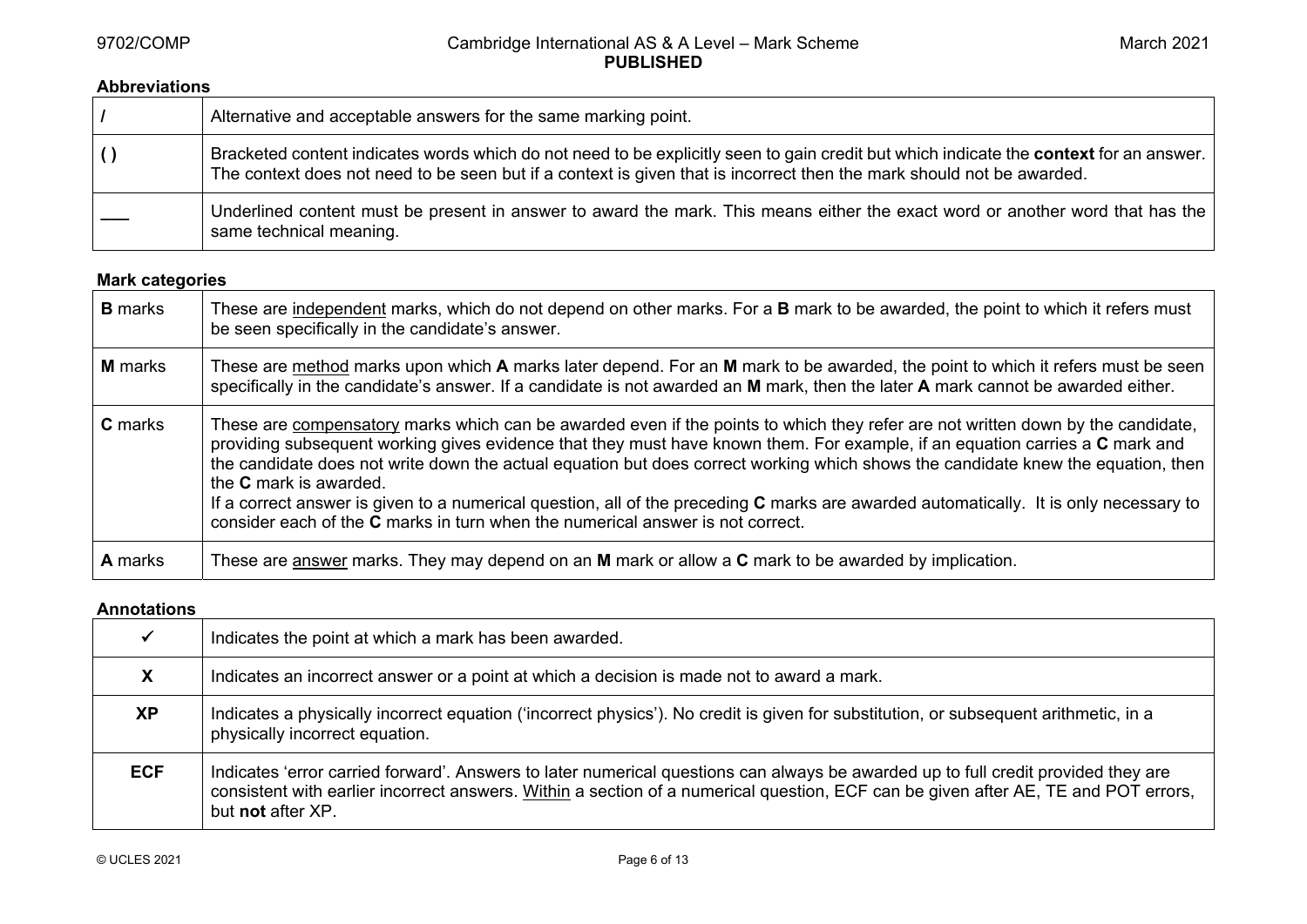| <b>AE</b>      | Indicates an arithmetic error. Do not allow the mark where the error occurs. Then follow through the working/calculation giving full<br>subsequent ECF if there are no further errors.                                                                                                                                                                                                                                               |
|----------------|--------------------------------------------------------------------------------------------------------------------------------------------------------------------------------------------------------------------------------------------------------------------------------------------------------------------------------------------------------------------------------------------------------------------------------------|
| <b>POT</b>     | Indicates a power of ten error. Do not allow the mark where the error occurs. Then follow through the working/calculation giving full<br>subsequent ECF if there are no further errors.                                                                                                                                                                                                                                              |
| <b>TE</b>      | Indicates incorrect transcription of the correct data from the question, a graph, data sheet or a previous answer. For example, the<br>value of 1.6 $\times$ 10 <sup>-19</sup> has been written down as 6.1 $\times$ 10 <sup>-19</sup> or 1.6 $\times$ 10 <sup>19</sup> .<br>Do not allow the mark where the error occurs. Then follow through the working/calculation giving full subsequent ECF if there are<br>no further errors. |
| <b>SF</b>      | Indicates that the correct answer is seen in the working but the final answer is incorrect as it is expressed to too few significant<br>figures.                                                                                                                                                                                                                                                                                     |
| <b>BOD</b>     | Indicates that a mark is awarded where the candidate provides an answer that is not totally satisfactory, but the examiner feels that<br>sufficient work has been done ('benefit of doubt').                                                                                                                                                                                                                                         |
| <b>CON</b>     | Indicates that a response is contradictory.                                                                                                                                                                                                                                                                                                                                                                                          |
|                | Indicates parts of a response that have been seen but disregarded as irrelevant.                                                                                                                                                                                                                                                                                                                                                     |
| M <sub>0</sub> | Indicates where an A category mark has not been awarded due to the M category mark upon which it depends not having<br>previously been awarded.                                                                                                                                                                                                                                                                                      |
| Λ              | Indicates where more is needed for a mark to be awarded (what is written is not wrong, but not enough). May also be used to<br>annotate a response space that has been left completely blank.                                                                                                                                                                                                                                        |
| <b>SEEN</b>    | Indicates that a page has been seen.                                                                                                                                                                                                                                                                                                                                                                                                 |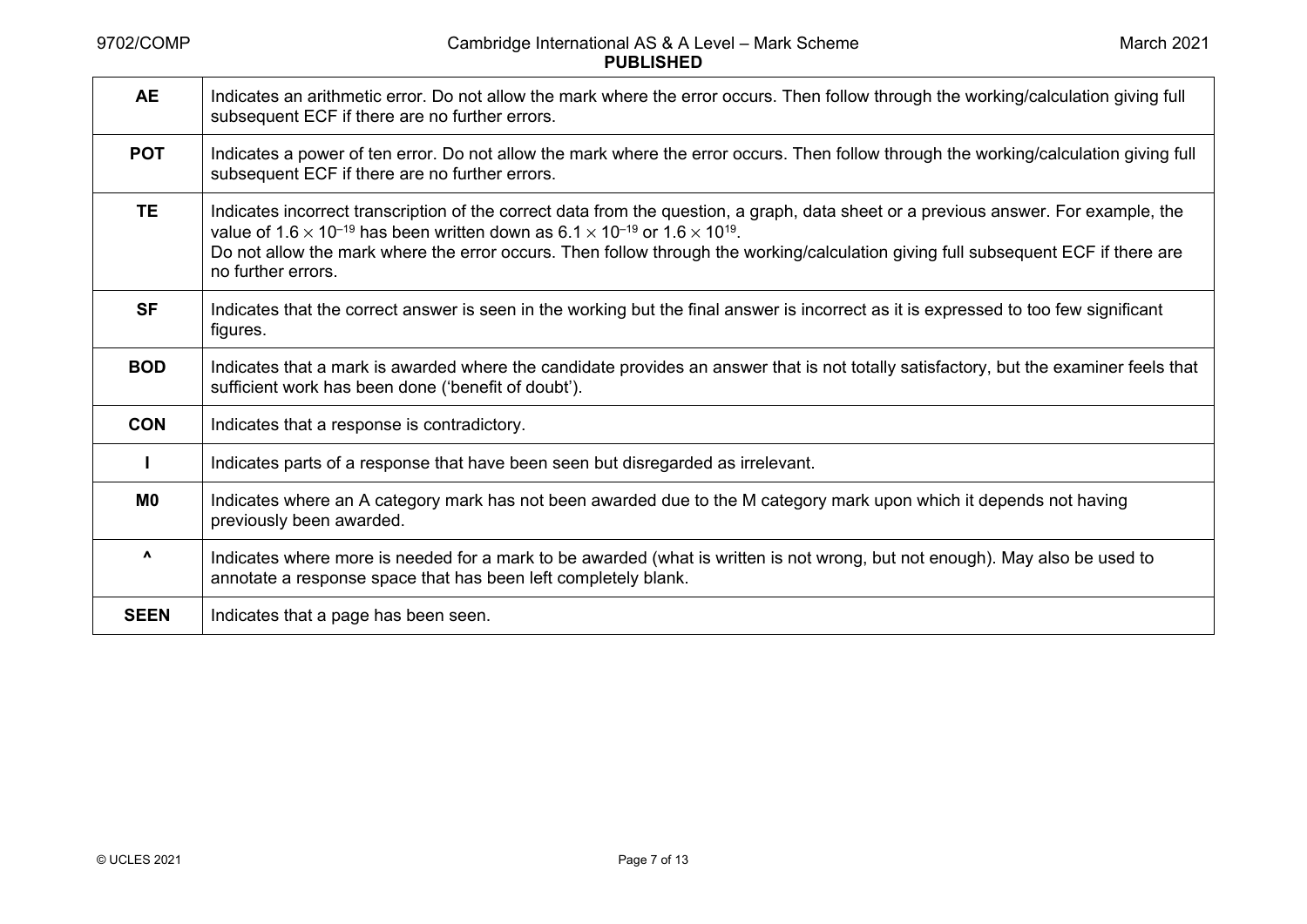| March 2021 |  |
|------------|--|
|------------|--|

| Question | <b>Answer</b>                                                                                                                                                | <b>Mark</b>    |
|----------|--------------------------------------------------------------------------------------------------------------------------------------------------------------|----------------|
| 1(a)     | acceleration: vector<br>work:<br>scalar<br>scalar<br>power:                                                                                                  | <b>B2</b>      |
|          | Three correct scores 2 marks. Two correct scores 1 mark.                                                                                                     |                |
| 1(b)(i)  | $a = (v - u)/t$ or $a =$ gradient or $a = \Delta v / (\Delta)t$                                                                                              | C <sub>1</sub> |
|          | e.g. $a = (1.40 - 0.70)/4.0$                                                                                                                                 |                |
|          | $= 0.18$ m s <sup>-2</sup>                                                                                                                                   | A <sub>1</sub> |
| 1(b)(ii) | distance = $0.5 \times (0.70 + 1.40) \times 4.0$<br>or                                                                                                       | C <sub>1</sub> |
|          | $(0.70 \times 4.0) + (0.5 \times 0.70 \times 4.0)$                                                                                                           |                |
|          | $= 4.2 m$                                                                                                                                                    | <b>A1</b>      |
| 1(c)(i)  | (force equal to) rate of change of momentum                                                                                                                  | <b>B1</b>      |
| 1(c)(ii) | horizontal line starting from $t = 0$ and ending at $t = 4.0$ s at a positive value of F                                                                     | <b>B1</b>      |
|          | horizontal line starting from $t = 4.0$ s and ending<br>at $t = 8.0$ s at $F = 0$                                                                            | <b>B1</b>      |
|          | horizontal line starting from $t = 8.0$ s and ending at $t = 12.0$ s at a negative value of F and the magnitude of F is larger than<br>from $t = 0$ to 4.0 s | <b>B1</b>      |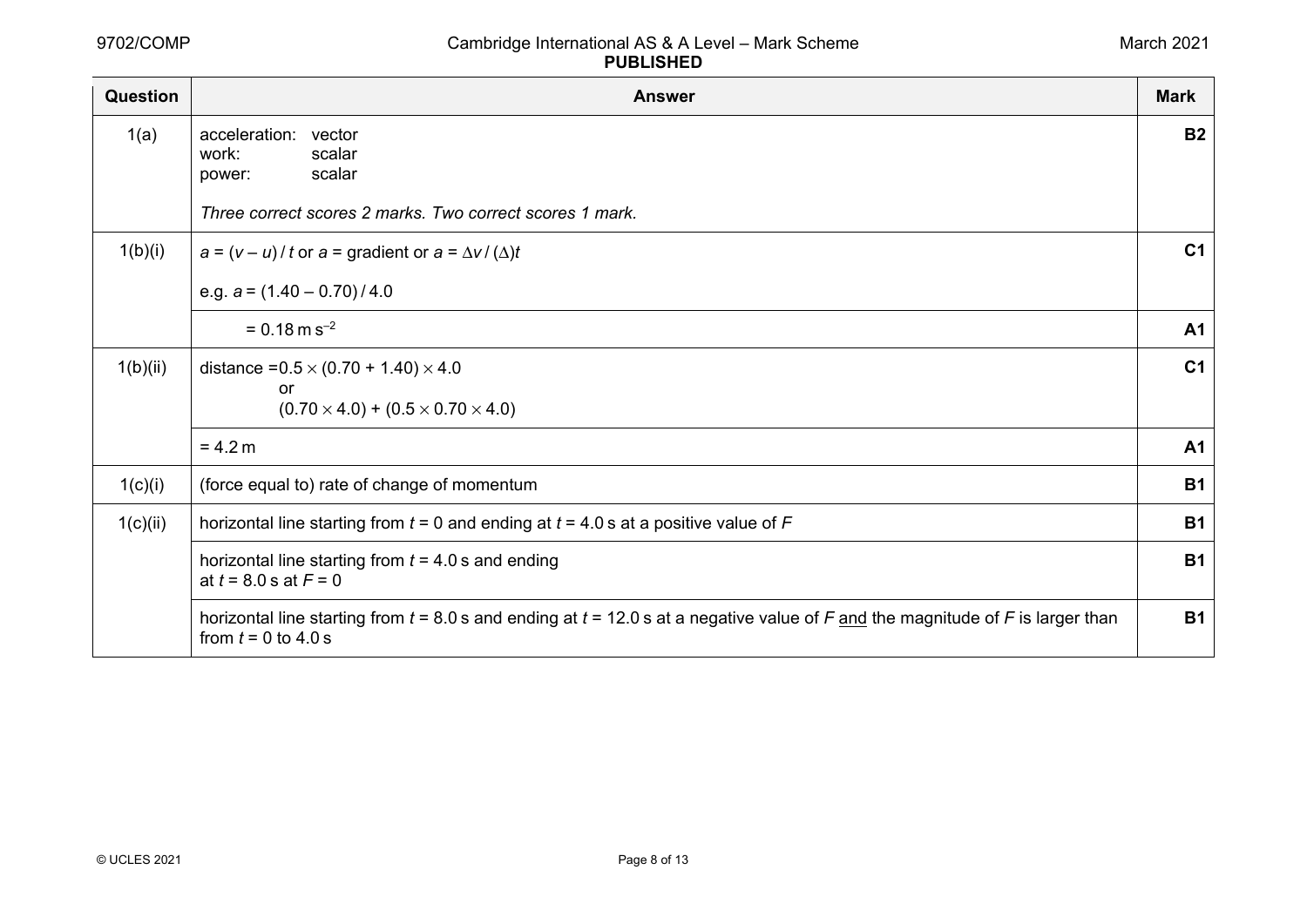| Question  | <b>Answer</b>                                                                             | <b>Mark</b>    |
|-----------|-------------------------------------------------------------------------------------------|----------------|
| 2(a)      | force $\times$ displacement in the direction of the force                                 | <b>B1</b>      |
| 2(b)(i)   | $E = \frac{1}{2}mv^2$                                                                     |                |
|           | $(m =) 23 \times 2 / 16^2 = 0.18$ (kg)                                                    | <b>A1</b>      |
| 2(b)(ii)  | $(\Delta)E = mg(\Delta)h$                                                                 | C <sub>1</sub> |
|           | $60 = 0.18 \times 9.81 \times h$                                                          |                |
|           | $h = 34 \text{ m}$                                                                        | <b>A1</b>      |
| 2(b)(iii) | (work done =) $60 - 23$<br>$= 37 \text{ (J)}$                                             | C <sub>1</sub> |
|           | average resistive force = $37/34$<br>$= 1.1 N$                                            | <b>A1</b>      |
| 2(c)      | air resistance (acting on ball) increases                                                 | <b>B1</b>      |
|           | resultant force (on ball) decreases<br>weight constant and air resistance increases<br>or | <b>B1</b>      |
|           | acceleration decreases                                                                    | <b>B1</b>      |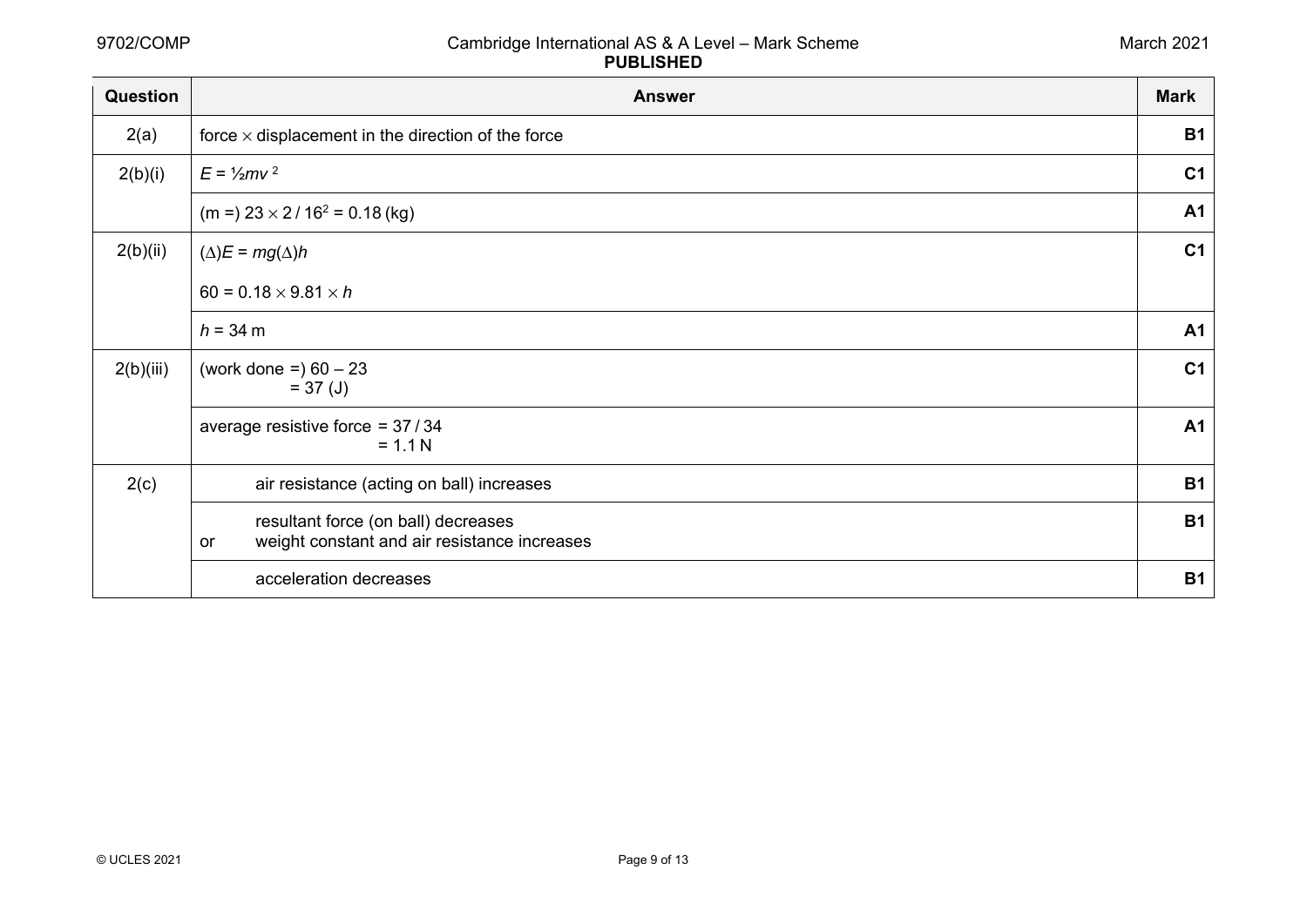| Question  | <b>Answer</b>                                                                                                  | <b>Mark</b>    |
|-----------|----------------------------------------------------------------------------------------------------------------|----------------|
| 3(a)      | Hooke's (law)                                                                                                  | <b>B1</b>      |
| 3(b)(i)   | $k = F/x$ or $k =$ gradient                                                                                    | C <sub>1</sub> |
|           | e.g. $k = 7.0 / 5.0 \times 10^{-2}$                                                                            |                |
|           | $= 140$ N m <sup>-1</sup>                                                                                      | A <sub>1</sub> |
| 3(b)(ii)  | $E = \frac{1}{2} F x$ or $E = \frac{1}{2} k x^2$ or $E =$ area under graph                                     | C <sub>1</sub> |
|           | = $\frac{1}{2} \times 5.6 \times 4.0 \times 10^{-2}$ or $\frac{1}{2} \times 140 \times (4.0 \times 10^{-2})^2$ |                |
|           | $= 0.11 J$                                                                                                     | A <sub>1</sub> |
| 3(c)(i)   | (upthrust = $6.20 - 5.60 = 0.60$ (N)                                                                           | A <sub>1</sub> |
| 3(c)(ii)  | $\Delta p = \Delta F / A$<br>$= 0.60 / 1.2 \times 10^{-3}$                                                     | C <sub>1</sub> |
|           | $= 500 Pa$                                                                                                     | <b>A1</b>      |
| 3(c)(iii) | $(\Delta)p = \rho g(\Delta)h$<br>$\rho$ = 500 / (9.81 $\times$ 5.8 $\times$ 10 <sup>-2</sup> )                 | C <sub>1</sub> |
|           | $= 880$ kg m <sup>-3</sup>                                                                                     | A <sub>1</sub> |
| 3(d)(i)   | (upthrust) increases                                                                                           | <b>B1</b>      |
| 3(d)(ii)  | (extension) decreases                                                                                          | <b>B1</b>      |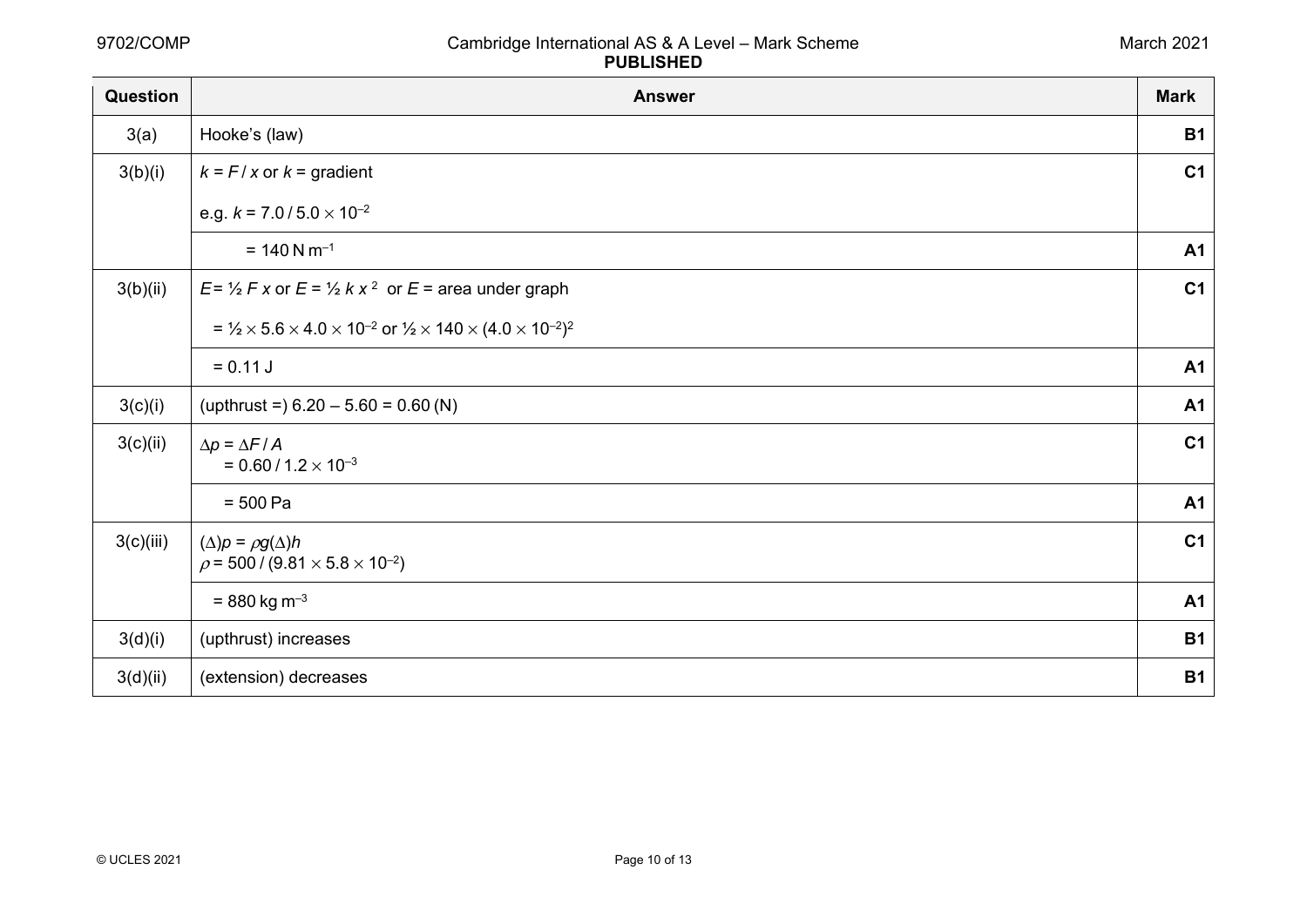| <b>Question</b> | <b>Answer</b>                                                                                   | <b>Mark</b>    |
|-----------------|-------------------------------------------------------------------------------------------------|----------------|
| 4(a)            | (two or more) waves meet (at a point)                                                           | <b>B1</b>      |
|                 | (resultant) displacement is the sum of the individual displacements                             | <b>B1</b>      |
| 4(b)(i)         | it is a (wave) reflector / it reflects (the wave)                                               | <b>B1</b>      |
| 4(b)(ii)        | $v = f \lambda$ or $c = f \lambda$                                                              | C <sub>1</sub> |
|                 | $f = 3.0 \times 10^8 / 0.040$<br>$= 7.5 \times 10^{9}$ (Hz)<br>$= 7.5 \times 10^9 / 10^9$ (GHz) | C <sub>1</sub> |
|                 | $= 7.5$ GHz                                                                                     | A <sub>1</sub> |
| 4(b)(iii)       | distance = $0.020$ m                                                                            | A <sub>1</sub> |
|                 | 2<br>$number = 5$                                                                               | A <sub>1</sub> |

| Question | <b>Answer</b>                         | <b>Mark</b>    |
|----------|---------------------------------------|----------------|
| 5(a)     | $f_o = f_s v / (v + v_s)$             | C <sub>1</sub> |
|          | $f_0$ = 951 $\times$ 330 / (330 + 12) |                |
|          | $= 918 Hz$                            | <b>A1</b>      |
| 5(b)     | $t = d/12$                            | C <sub>1</sub> |
|          | = $(\pi \times 2.4)$ / 12             |                |
|          | $= 0.63 s$                            | <b>A1</b>      |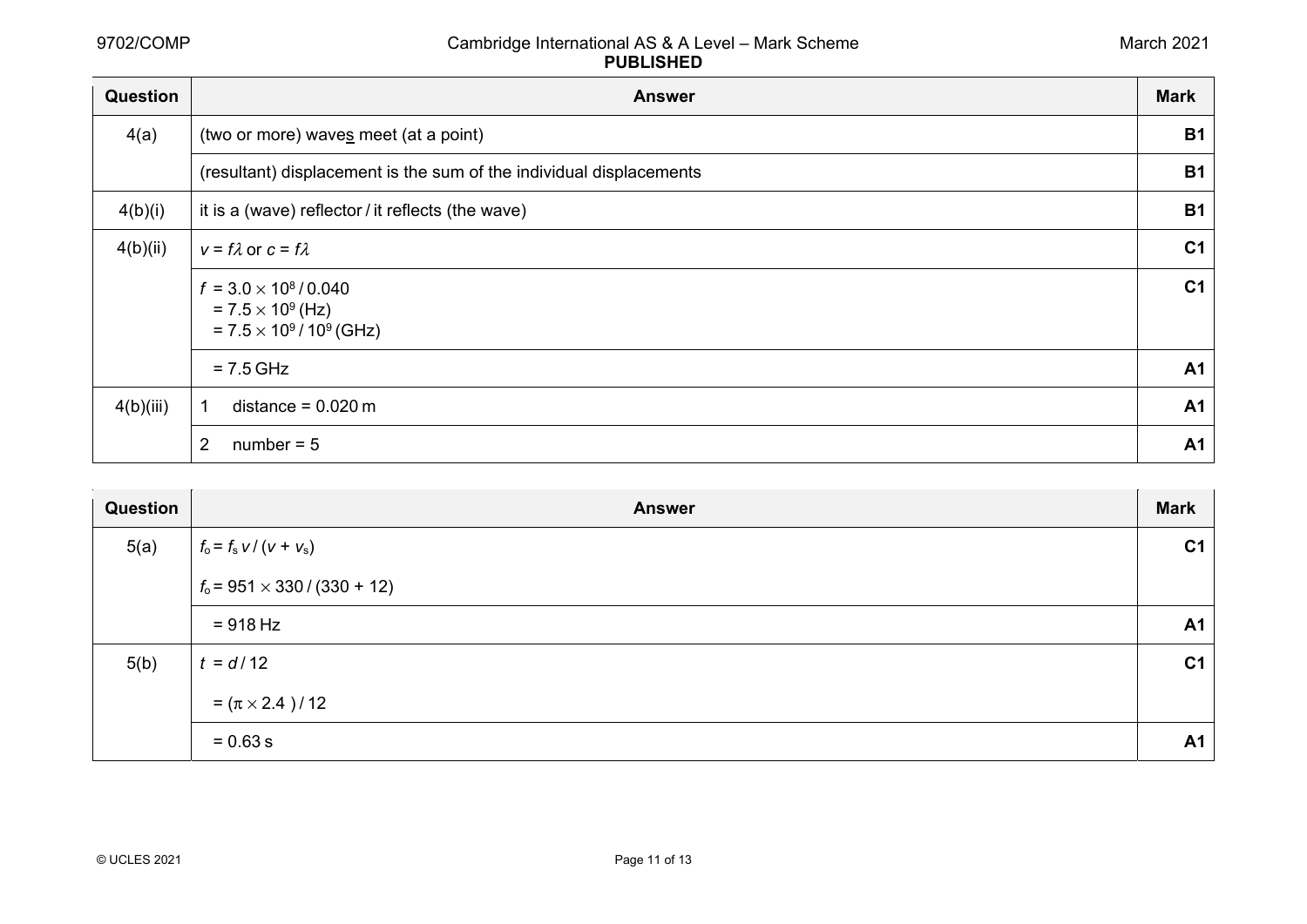| March 2021 |  |
|------------|--|
|------------|--|

| Question  | <b>Answer</b>                                                           | <b>Mark</b>    |
|-----------|-------------------------------------------------------------------------|----------------|
| 6(a)      | $sum of current(s)$ into junction = $sum of current(s)$ out of junction | <b>B1</b>      |
|           | or<br>(algebraic) sum of current(s) at a junction is zero               |                |
| 6(b)(i)   | $I = 3.6 - 2.1$<br>$= 1.5$                                              | C <sub>1</sub> |
|           | $V = 4.4$                                                               | C <sub>1</sub> |
|           | $R = 4.4 / 1.5$<br>$= 2.9 \Omega$                                       | <b>A1</b>      |
| 6(b)(ii)  | $12.0 = 4.4 + 3.6r$ or $12.0 = 3.6 (1.2 + r)$                           | C <sub>1</sub> |
|           | $r = 2.1 \Omega$                                                        | <b>A1</b>      |
| 6(b)(iii) | $t = (470 \times 10^3 - 240 \times 10^3) / (12 \times 3.6)$             | C <sub>1</sub> |
|           | $= 5300 s$                                                              | <b>A1</b>      |
| 6(b)(iv)  | $I = Anvq$                                                              | C <sub>1</sub> |
|           | ratio = $(360A/A) \times (2.5n/n)$ or $360 \times 2.5$                  |                |
|           | $= 900$                                                                 | A1             |